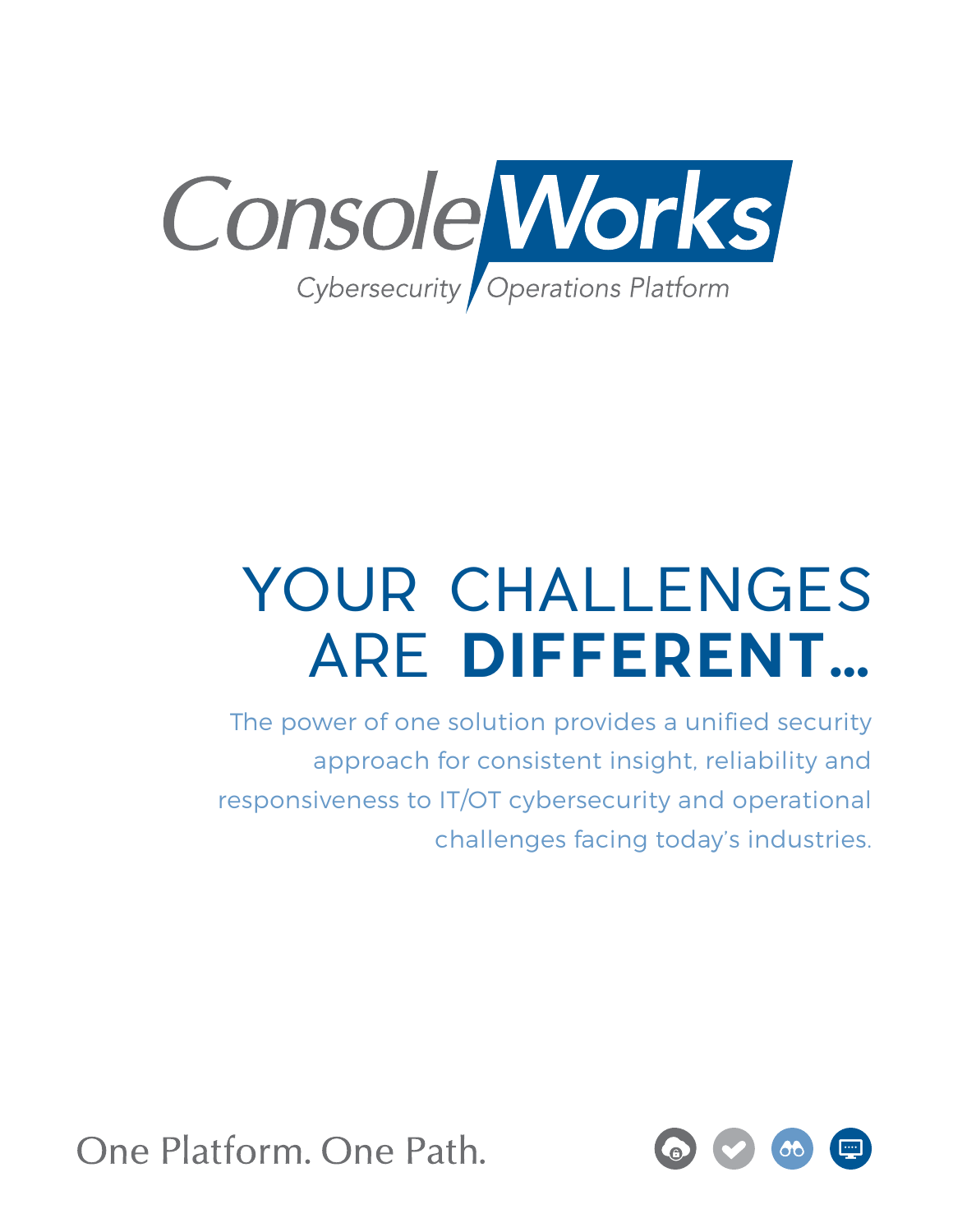### … AND WOULD BE **PRIVILEGED** TO ACCEPT YOURS.

## **PRIVILEGED INTERACTIVE ACCESS**

ConsoleWorks provides a secure, persistent connection to streamline access and control to any device for privileged users. The solution is always monitoring, auditing and logging activity down to the keystroke to support regulatory, cybersecurity best practices and IT/OT operations while providing a staunch defense against access by unauthorized users.

ConsoleWorks is unique because the platform sits between the privileged users and the assets they interact with, enabling the ability to automate activities like configuration monitoring, password management and other cybersecurity and operations functions using the assets' native language.

### **SECURITY & OPERATIONS KEY FEATURES**

- » Secured Role-Based Access Control for asset specific, task-based, user privileges
- » Agentless, persistent monitoring ensuring no gaps in monitoring
- » Capture recording and playback capabilities for user sessions, across RDP/VNC and web applications
- » Scanning of incoming data streams for pre-defined text patterns such as failed login attempts
- » All log-ons, log-offs, and failed log-on attempts are captured, logged, and alerted
- » All privileged user activities and resulting system responses, down to the keystroke, are captured logged and alerted
- » Multiple users can be granted simultaneous access for collaboration regarding remediation.
- » Centralized command control through whitelisting and blacklisting
- » Direct access to the 'leaf' device, automating the navigation through the hierarchy of assets to the endpoint

### **ASSET, PATCH & CONFIGURATION MONITORING**

ConsoleWorks automates the collection, comparison, alert/notification and auditing of any changes to configuration baselines, eliminating most of the human errors.

ConsoleWorks can be configured to monitor functional settings that determine how the asset operates. The solution can monitor versions of installed software including BIOS, firmware, operating systems, applications and patches, including installed security patches. Active ports and listing services are also monitored within the platform.

### **SECURITY & OPERATIONS KEY FEATURES**

### **Automate Asset Configuration Retrieval, Establish Baseline & Current Asset Comparison** ConsoleWorks can manually trigger or automate scheduling of baseline checks. It captures, documents and secures the configuration data programmatically.

### **Automate Event Detection and Alerting of Unauthorized Changes**

When a difference is detected, ConsoleWorks logs that a configuration check has occurred, and differences were found. It alerts the appropriate personnel or can automate the generation of a trouble ticket.

#### **Secure Logs for Compliance Reporting and Forensic History**

All activity, down to the keystroke, is logged in ConsoleWorks for compliance reporting. The report includes the dates and times that the configuration checks were run and when differences were found and acknowledged.

### **Automated Patch Analysis**

ConsoleWorks can be configured, via a schedule to perform patch analysis. After the current patch state data is gathered, integration with industry or custom solutions provides automated patch gap analysis.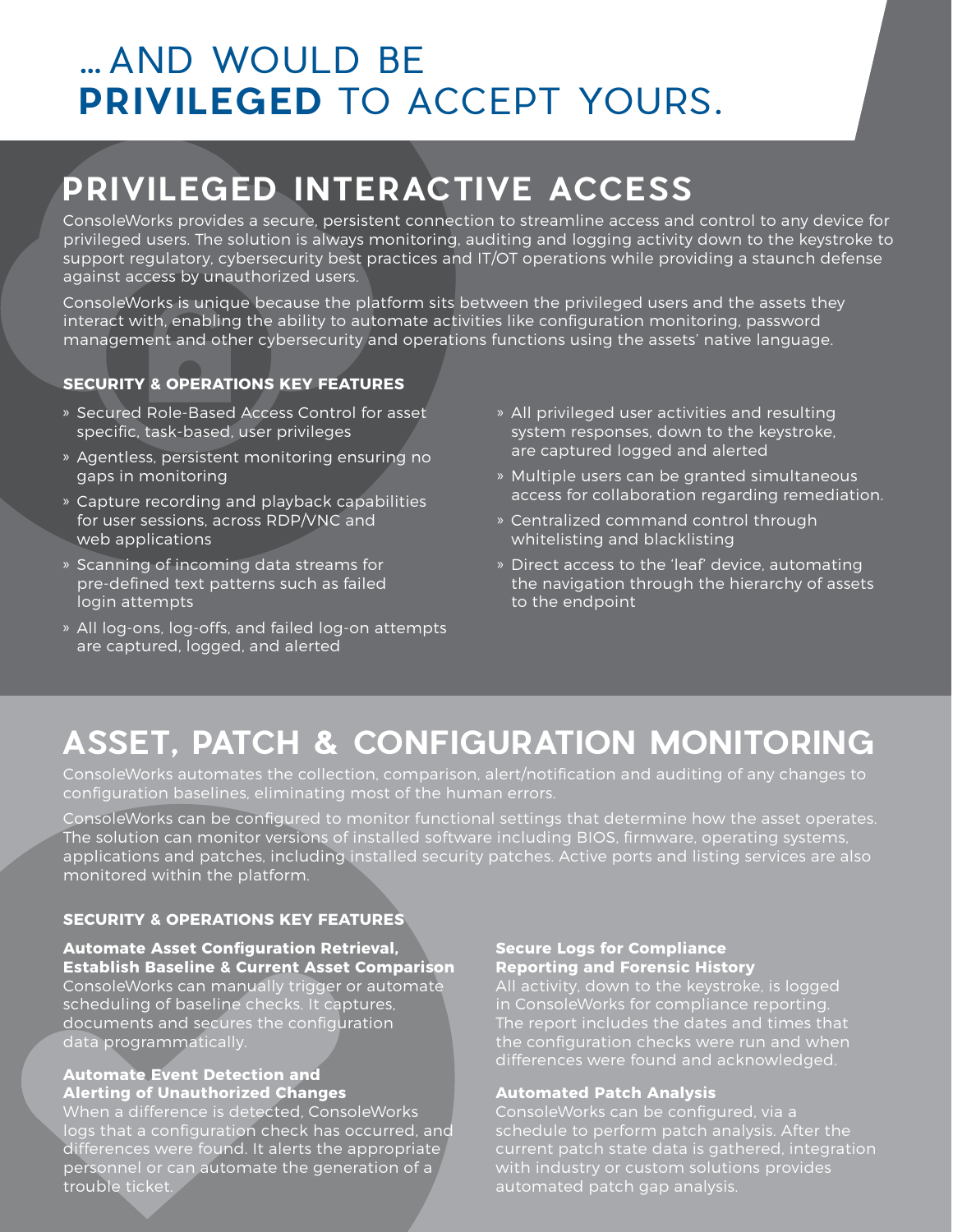### **LOGGING & SITUATIONAL AWARENESS**

ConsoleWorks acts in a multi-dimensional fashion by monitoring, not only applications, but also servers, virtual machines, networks, and storage devices that support them. It provides managers and administrators an end-to-end management solution that controls system access, monitors and manages all log files and watches for specific events that may occur across the organization.

Monitoring is done in real-time and in all machine states—power on, single user, maintenance, production and failure modes. Its persistent connection also locks down the "back door" entrances that are overlooked by similar, agent-based solutions.

The end-to-end view helps administrators understand WHY something went wrong and quickly determine and implement the resolution. During the process, ConsoleWorks captures the exact steps used by an experienced administrator to remediate an issue and stores it in the knowledge base for future reference.

### **SECURITY & OPERATIONS KEY FEATURES**

#### **Log File Aggregation**

The aggregation of all log files enables administrators to view multiple log files, in context, to help in root cause analysis.

#### **Common Clock**

A patented timestamp format to include year, month, day, hour, minute, second and sequence number within a second.

### **Keystroke Logging and Best Practices**

Captures the steps taken for event remediation down to the keystroke, enabling any ConsoleWorks user to leverage in-house past experience and acquire proven solutions faster.

#### **Proof of Compliance & Reporting**

Aggregates and summarizes audit logs that record user activities, exceptions, and information security events. Log files are digitally signed for each device as they are written, allowing detection of line deletion, insertion or modification for operating system, applications etc. as they are written allowing detection of line deletion, insertion or modification.

### **PASSWORD MANAGEMENT**

ConsoleWorks automates the ability to change access credentials on endpoints on a schedule, based on the defined security policy/password rules, eliminating the need for a privileged user to know endpoint access credentials.

From one centralized location, a user can schedule automatic password changes and set reset date warnings to meet compliance standards. ConsoleWorks can recover or change a password or export all passwords, securely.

### **SECURITY & OPERATIONS KEY FEATURES**

- » The ability for each device to have a unique (or same) password
- » Access Control Rules controls which roles (Profiles) can access features
- » Flexible password complexity
- » Detailed audit information
- » Control of the password update frequency
- » Ability to securely recover a device password
- » Ability to generate reports

ConsoleWorks can be configured to conceal all endpoint passwords for full automation of this function. Where full automation is not a requirement, ConsoleWorks can support that as well. As such, it eliminates issues regarding employee termination, role change, or ease of building access termination.



PEOPLE . DEVICES . ACCESS